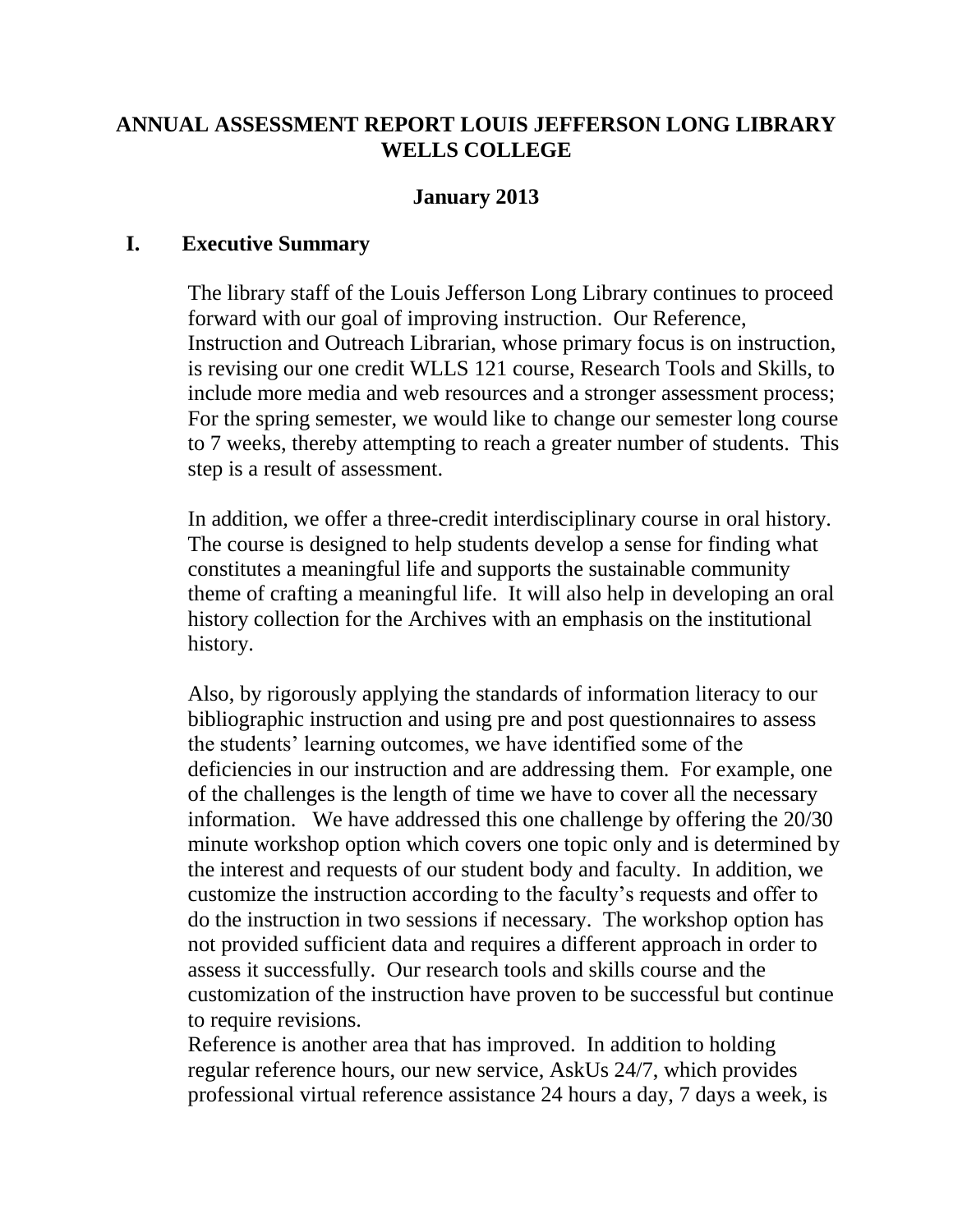used regularly by our students. We continue to track and gather usage statistics.

The training program for student workers continues to offer challenges and we need to identify and address them individually. The Career Services Office has provided assessment tools that will be used in the future. Our student supervisor program, however, is successful in that the supervisors have requested additional responsibility. In response, they receive additional training in providing basic reference assistance using the information literacy standards. The program provides a dual benefit. The student supervisors become knowledgeable about the standards and the students benefit from peer to peer assistance.

Our cross training of staff is very successful and one measurement of its success is the amount of work that is accomplished by a very small staff. Our e-reserves program is successful and continues to grow in popularity. These new programs are some of the results of our self assessment. We are using observation, statistics, pre/post evaluation and some open source software, Google Analytics, to measure the outcomes of our programs and services.

We have also identified spaces that could be improved and used for study and instruction and have entered into phase one in transforming these spaces.

# **II. The library staff completed an updated assessment plan and continues to identify the following four goals.**

1. Students will develop skills using research tools based on the standards of information literacy.

2. Patrons will experience improved services.

3. Patrons will find current and relevant educational and information resources.

4. Patrons will experience an improved physical facility which provides increased access to support services, comfortable study areas for collaborative and individual research and more effective instruction space.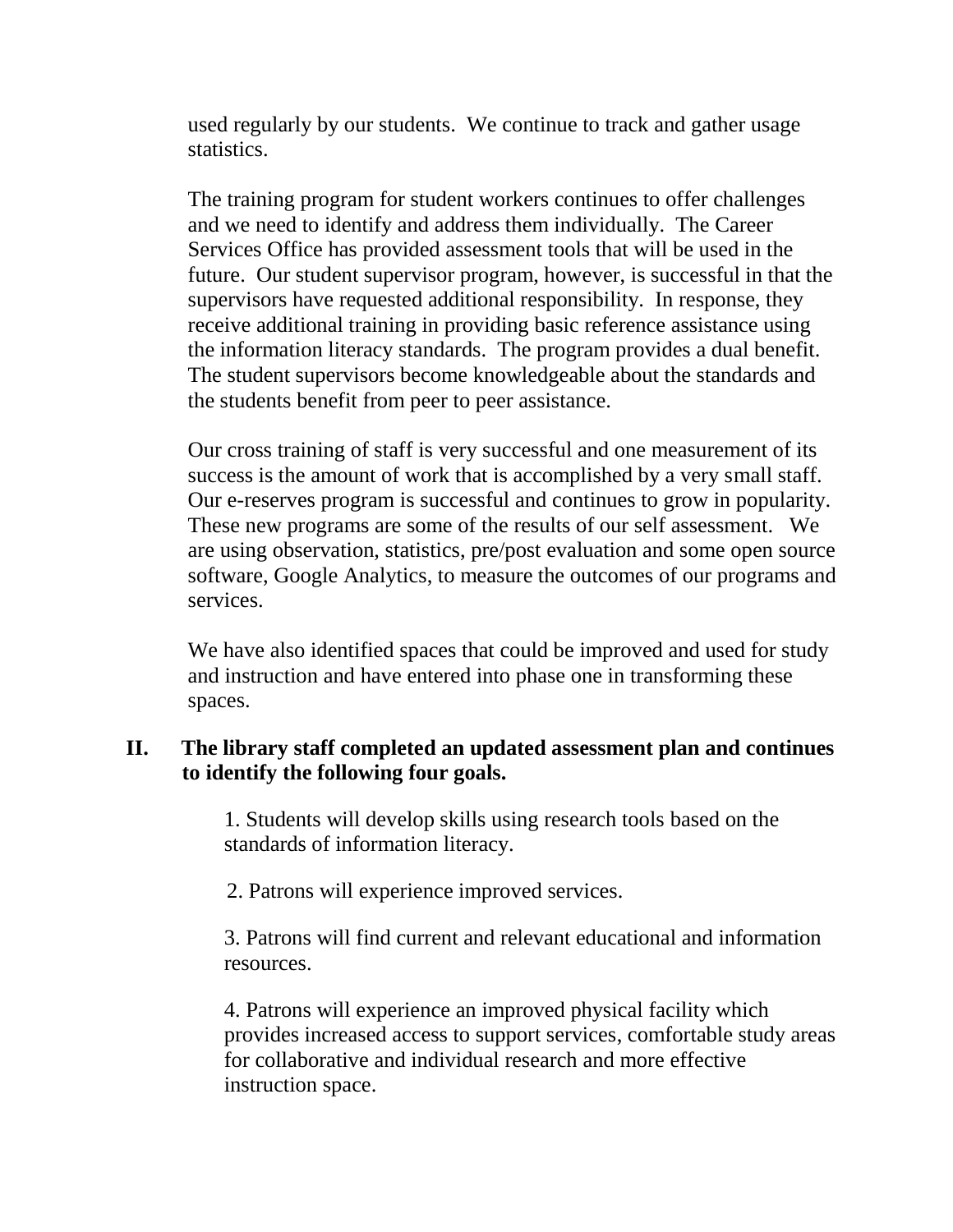## **III. Summary of the annual Assessment Review and Planning meetings.**

A. The Library staff meets at least twice a year, January and July, for its formal Assessment Review and Planning. The meetings can go from one to two hours. The staff also discusses its progress in an on-going basis, i.e. periodically, during regular staff meetings the staff reviews and discusses our progress. We continue using the "parking lot" concept/tool whereby after we identify the needs and determine short term and long term goals, we list them in the parking lot. We then prioritize and select two to four of these goals and remove them from the parking lot for immediate and continuous attention. This method of selecting and prioritizing works well for the staff. The parking lot keeps the needs in view; however, it is large and can be overwhelming. We, therefore, prioritized and select certain goals and address them in a more manageable way based on time, cost, and importance. The entire library staff attends these meetings.

B. The topics for this next year include the four goals mentioned above plus how we need to deal with budgetary constraints. We are adding the space issue (possible student lounge are and classroom) under Goal I: Student Learning and Goal IV: Improving Facility. We have a draft of our Collection Development Policy for both the general collection and the Archives. We continue to refine it.

## **IV. Plan of focus for the upcoming year.**

We have identified the following needs for the upcoming year:

We have succeeded in implementing a library information literacy program and now we must find a better way to promote it successfully.

We continue to work toward a full deselecting and selecting program of our collection, which will include input from faculty.

We intend to have a strategic plan for the library, especially in regard to technology by the end of this year. We have done research in preparation for upgrading the ILS hardware and software.

We will be evaluating and updating our library website to provide better access to our resources throughout the website, including e-books and ereferences. In order to give our patrons access to our complete resources, we are looking at a one stop, simultaneous search function known as a discovery tool.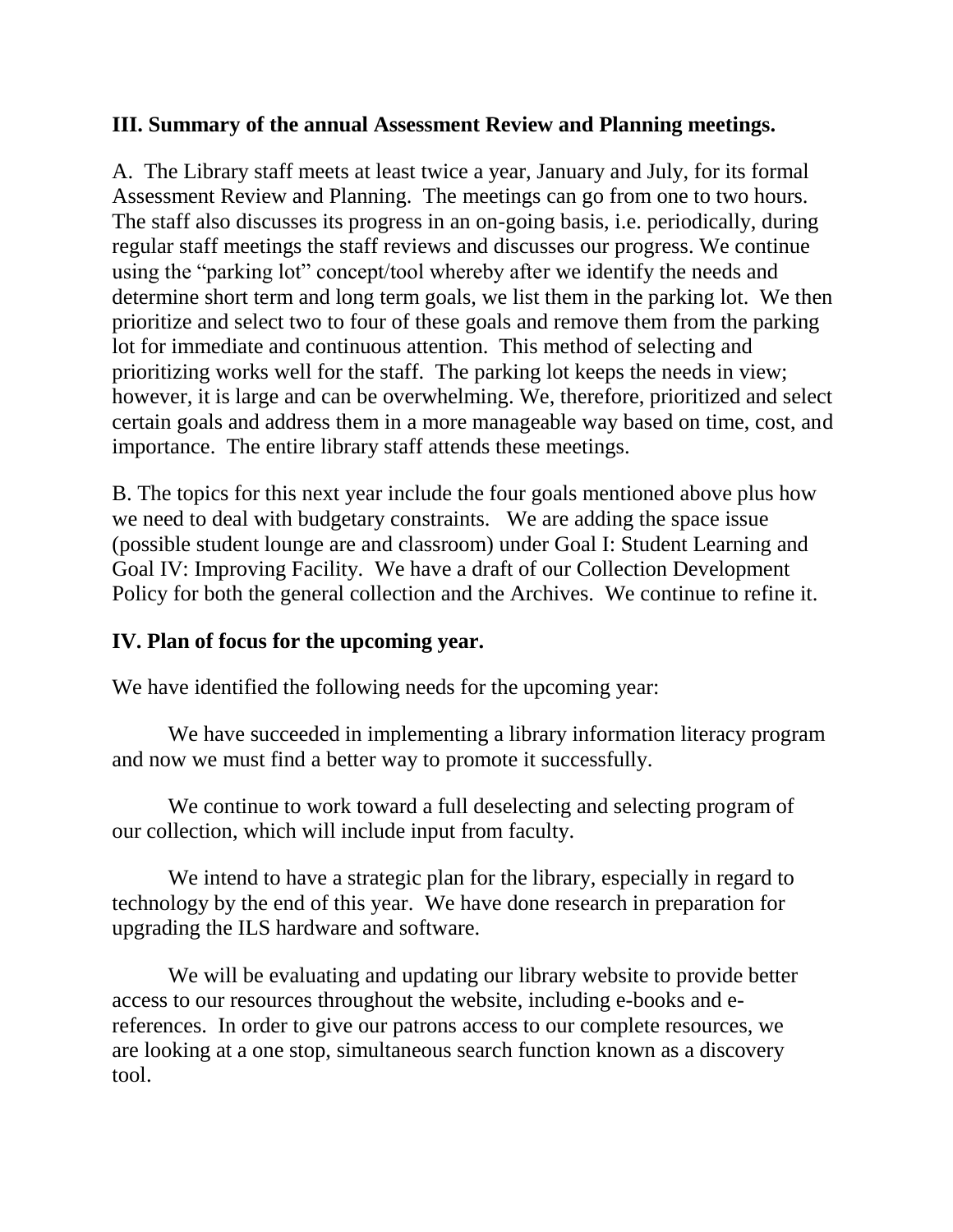The reorganization of the Archives continues which will include developing workflow policies and procedures and projects for interns.

We have identified underutilized spaces that can be better used for study and instruction and have begun our first phase of physically clearing the space.

## **V. Updated Assessment Plan with the Accomplishments at the end.**

#### **WELLS COLLEGE LIBRARY ASSESSMENT PLAN SEPTEMBER 2012**

#### **Wells College Mission Statement**

.

*The mission of Wells College is to educate students to think critically, reason wisely, and act humanely as they cultivate meaningful lives. Through Wells' academic program, residential atmosphere, and community activities, students learn and practice the ideals of the liberal arts. The Wells experience prepares students to appreciate complexity and difference, to embrace new ways of knowing, to be creative, and to respond ethically to the interdependent worlds to which they belong. Committed to excellence in all areas of its reach, Wells College equips students for lifelong learning and for sharing the privileges of education with others.* 

## **Library Mission Statement**

*The Louis Jefferson Long Library supports the mission and the institutional goals of Wells College. The library provides educational and information resources and services to our campus and local communities. Library instruction adheres to the Association of College and Research Libraries' (ACRL) standards for information literacy which* complement the Wells College mission of educating students in the ideals of the liberal arts.

A. Members of the library staff will assist the student in defining the type of information needed for their topic and will use the syllabus for added guidance.

B. The staff will instruct the student in the many different search strategies and will assist the student in selecting the most appropriate information retrieval systems for accessing the needed information.

C. The library staff will instruct the student in the many resources, print and electronic, to further assist in limiting and broadening the search strategies.

D. The library staff will provide instruction regarding the Copyright Law, plagiarism and Fair Use.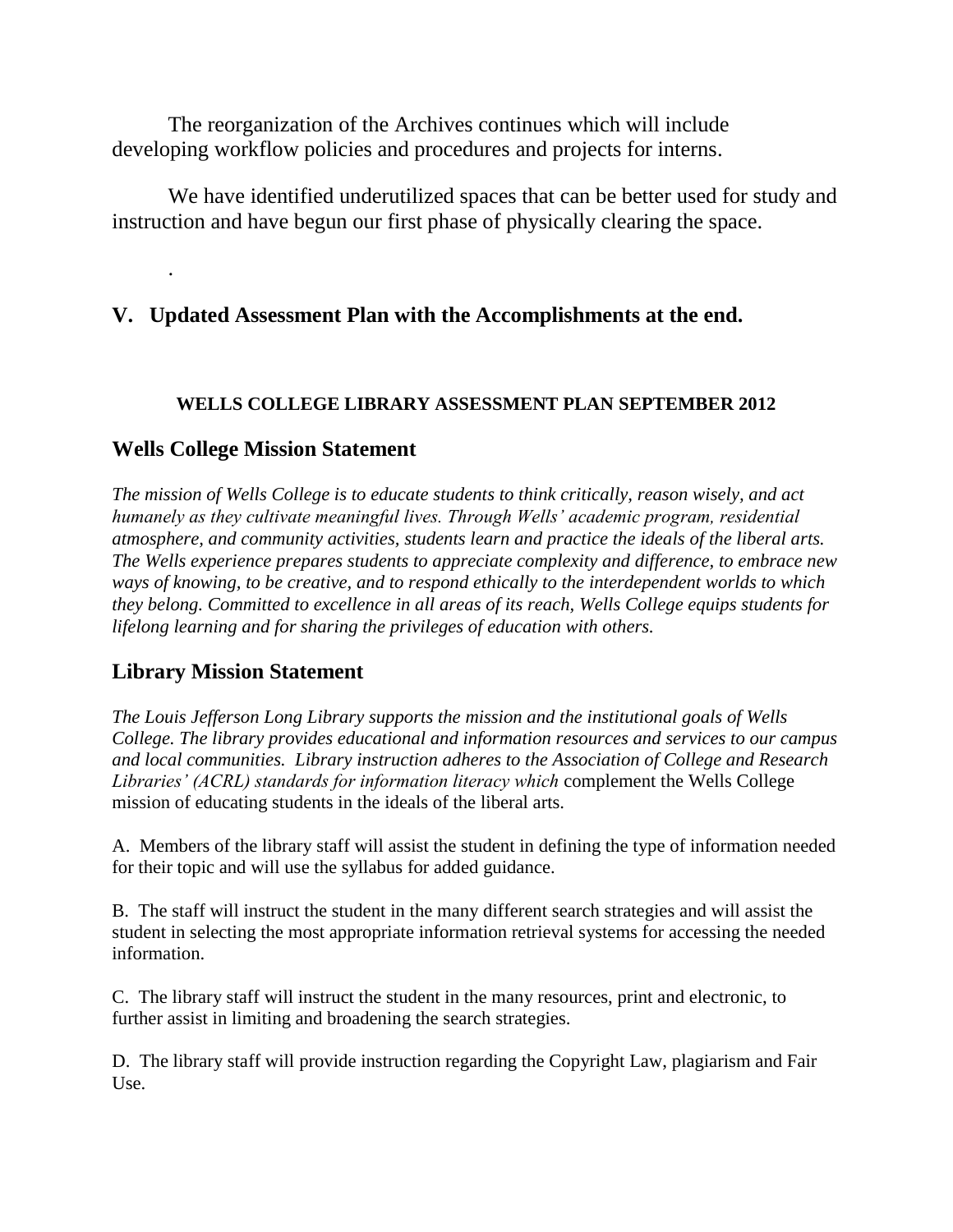# **Section A: Student Learning**

**GOAL I: Students will learn to identify the nature and extent of the information needed; construct and implement an effective and efficient search strategy; and critically evaluate the sources and the results of their search, resulting in incorporating and communicating the significance of their research in an ethical and legal manner.**

**Objective 1:** Students will be able to articulate and define the need for the information.

**Learning Outcomes:** Student will be able to:

- a) Identify and discuss a topic with the appropriate instructor or peers
- b) Develop a thesis statement and formulate questions based on that statement
- c) Research sources in order to expand knowledge of the topic
- d) Use the results of the research to modify the focus of the topic
- e) Identify key terms that describe the topic
- f) Assimilate the new information into original thought and produce new results
- **Objective 2:** Students will be able to identify a variety of potential sources for information.

**Learning Outcomes**: Student will understand:

a) How scholars, researchers, and professionals create and use data

- b) How to evaluate data; that is, within the context of how it developed and why.
- c) How to identify different reasons for research; for instance, testing an hypothesis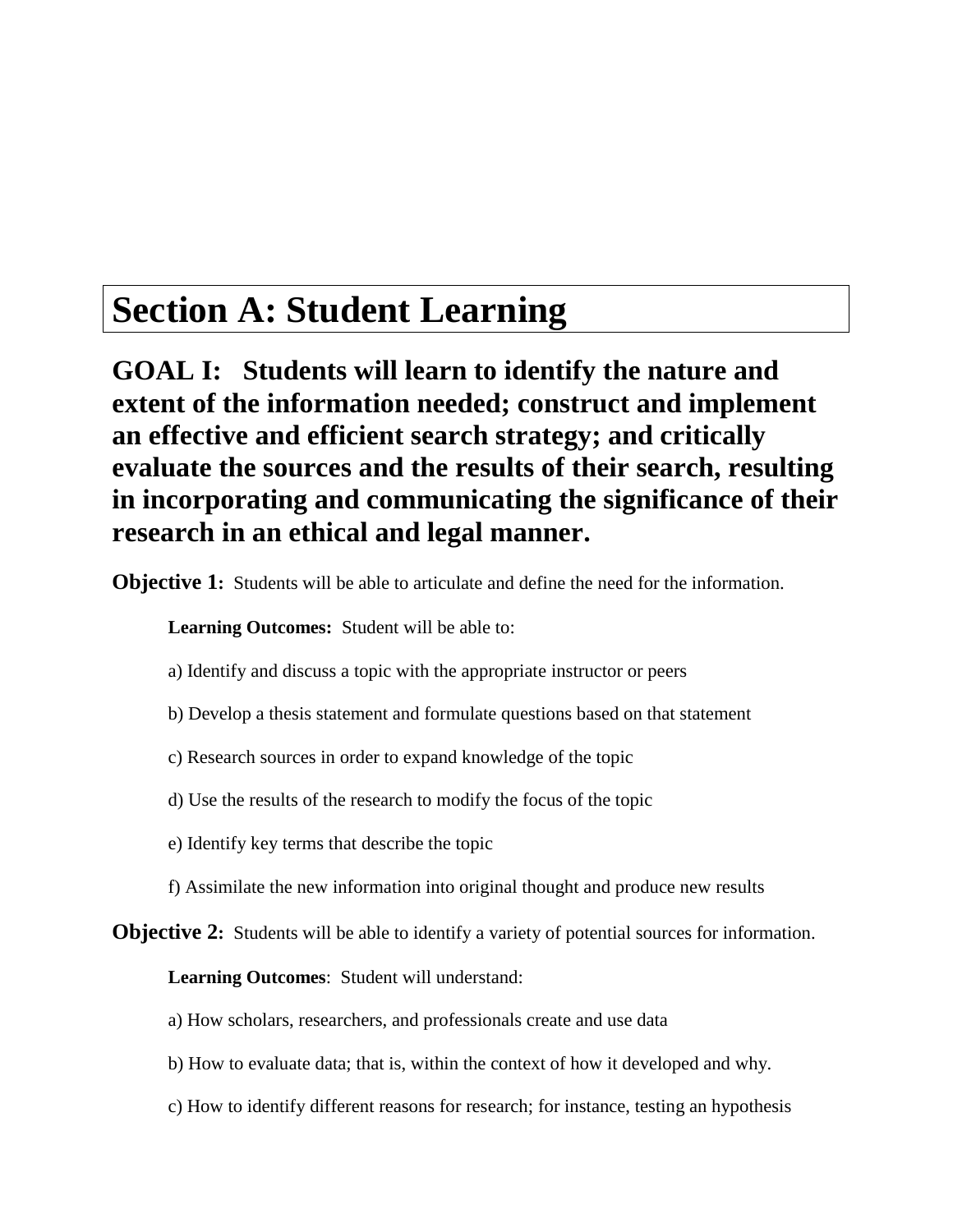d) The purpose of different research methods; for instance, experimental research

e) How data is shared; for instance, difference between primary and secondary sources and a peer-reviewed article

**Objective 3:** Student will select the appropriate database or method of information retrieval for accessing the needed information.

**Learning Outcomes:** Student will be able to

a) Develop a research plan that fits into the chosen research method

b) Identify and select the appropriate search terms and controlled vocabulary that is specific to the discipline or the information source

c) Construct a search strategy using the proper Boolean operators, limits, truncation, indexes, etc.

d) Implement the search strategy using different search engines, different database with different interfaces and parameters

#### **Objective 4: Students will be able to assess and refine the search strategy if necessary.**

**Learning Outcomes:** Student will be able to

a) Assess the quantity, quality and relevance of the search results and determine if another search strategy is needed

b) Identify is more information is needed. That is, are the results incomplete? Is there a gap?

c) Repeat the search using a revised strategy, if necessary

**Objective 5:** Students will be able to summarize the main ideas and extract them from the gathered information.

#### **Learning Outcomes:** Student will be able to

a) Select the main ideas

b) Articulate the ideas in his/her own words and identify material for appropriate quotation

**Objective 6:** Students will be able to apply criteria for evaluating both sources and information.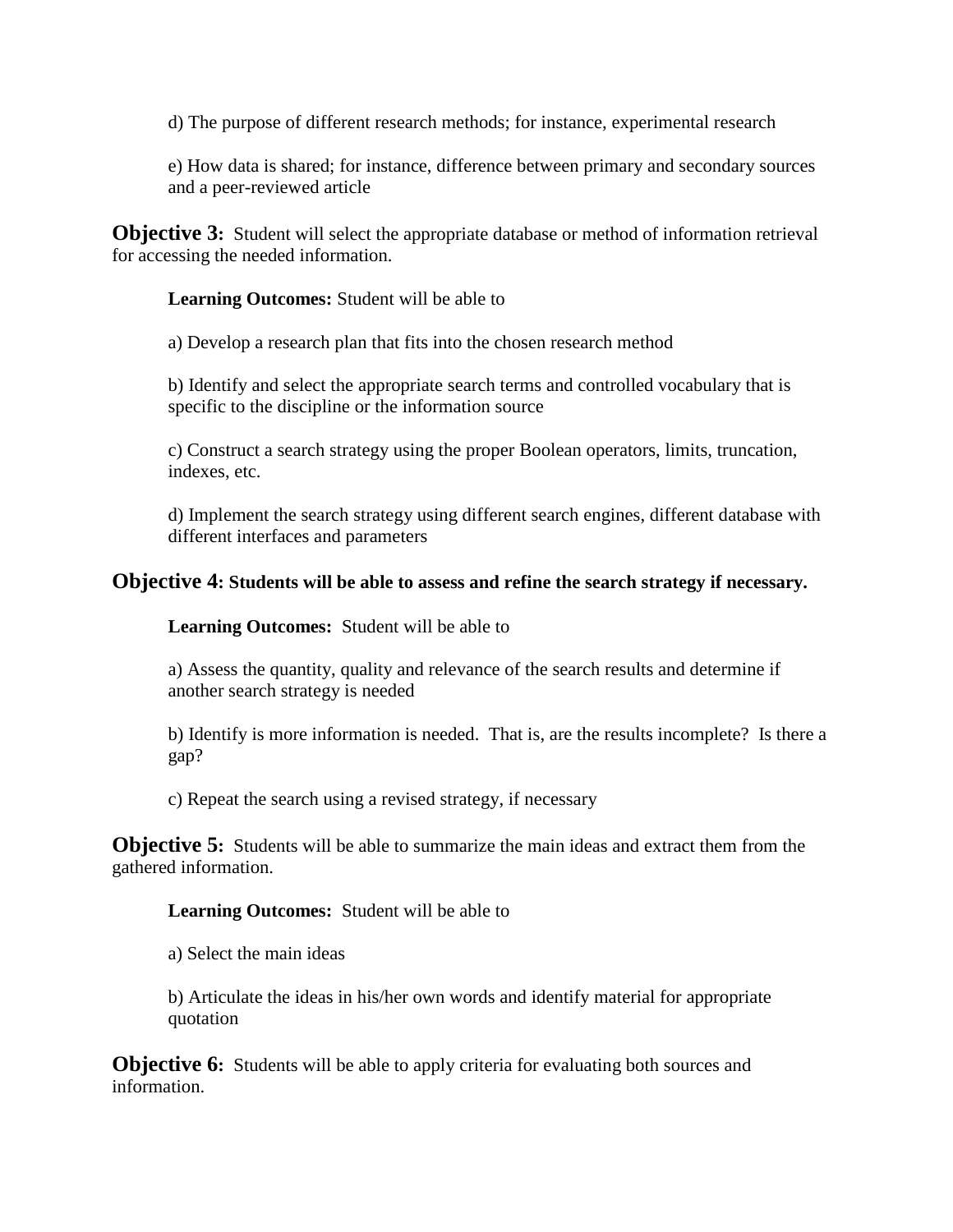**Learning Outcome**: Student will be able to

a) Examine, compare and analyze the information looking at reliability, accuracy, authority, bias, etc.

**Objective 7:** Students will be able to examine new information and determine its value in constructing new ideas and how these ideas fit into the research.

**Learning Outcomes**: Student will be able to

a) Determine whether the information satisfies the research needs

b) Draw conclusions based on the probable accuracy of the gathered information

c) Integrate the new information with the previous information

d) Provide evidence that the selected information supports the topic's position

e) Show differing viewpoints supporting or rejecting the topic

**Objective 8:** Students will determine whether the initial topic needs to be revised.

**Learning Outcomes:** Student will be able to

a) Determine if additional information is needed

- b) Review the search strategy to broaden results if necessary
- c) Review the databases selection to see if other retrieval sources can be used

**Objective 9:** Students will communicate clearly and in a style that is appropriate and supports the purpose of the project or paper.

**Learning Outcomes**: Student will be

a) Successful in the process of revising his/her work

b) Successful in writing a substantial academic research paper

**Objective 10:** Students will demonstrate an understanding of the importance of the Copyright Law and the practice of acknowledging your sources.

#### **Learning Outcomes:** Student will

a) Demonstrate an understanding of the issues related to privacy and security in regard to print and electronic sources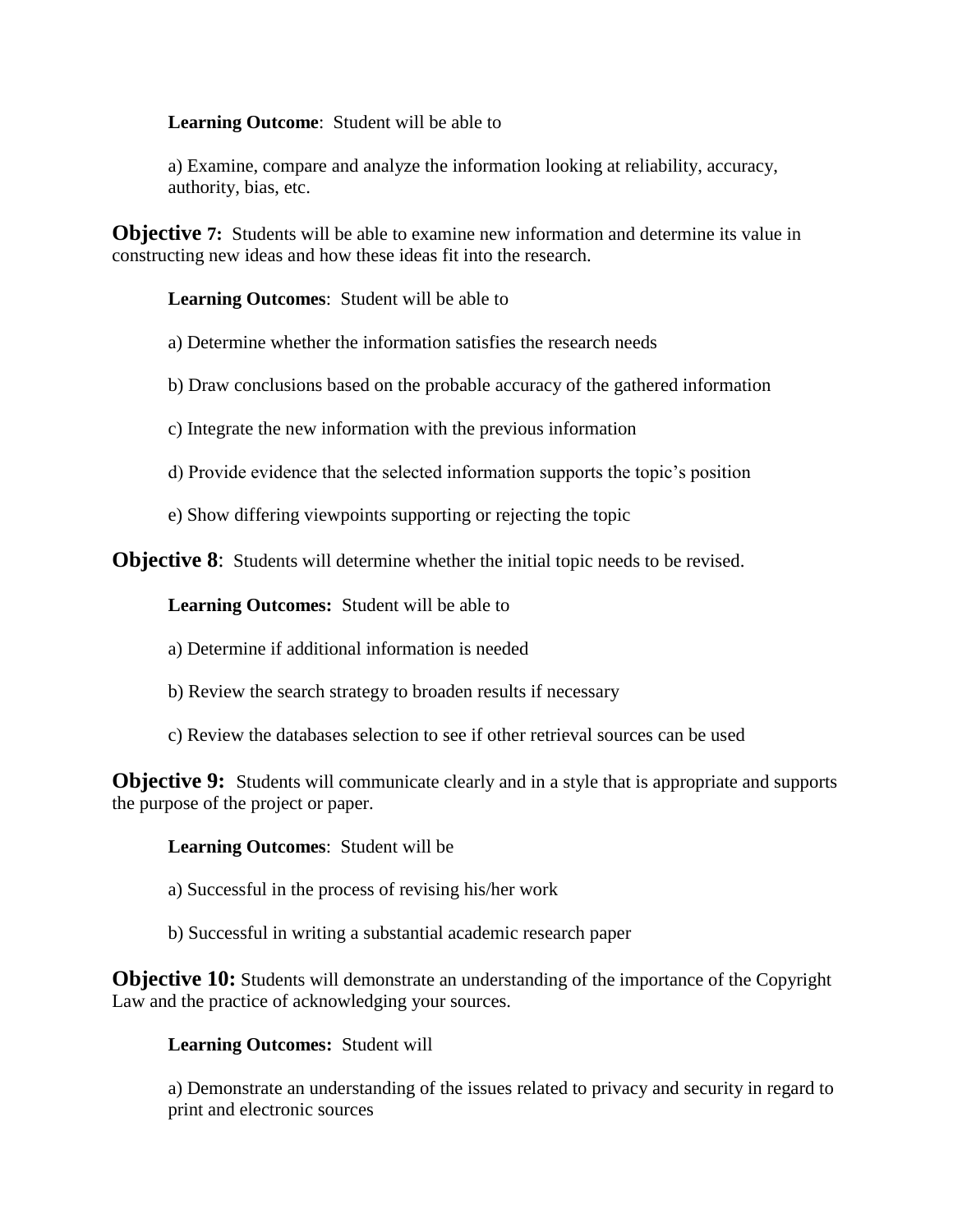b) Demonstrate an understanding of what constitutes plagiarism

c) Demonstrate an understanding of intellectual property, copyright and fair use

d) Acknowledge the use of information sources by using citation practices and bibliographies

#### **Means of Assessment (criteria for success)**

(1) Workshops and instruction sessions are given in research strategies and questionnaires are used before to determine the level of student knowledge. 2) Evaluation forms are filled out by students after the workshops and instruction sessions to determine what the students learned.

3) Staff uses the reference interview prior to answering reference questions in an attempt to determine what the student requires and already knows.

4) Faculty is encouraged to provide input regarding the library's impact on student's success.

5) Periodic surveys of students' experience with library instruction will be undertaken. 6) Small focus groups and individual interviews/appointments will be used to assess the progress of the instruction and workshops.

7) Assessment in the Information Literacy Course consists of assignments that are discussed and assessed in class with the student; rubrics that evaluate the students' work; a finished project and a presentation at the end of the semester.

#### **Use of Assessment Data:**

- 1. Refine the questionnaires and evaluation forms.
- 2. Promote the reference interview and its benefits.
- 3. Give evidence to faculty of the importance of their input.
- 4. Obtain ideas from students as to what topics interest them.
- 5. Confirm need for follow-up support.
- 6. Comparison of our progress and methods with other peer institutions.

**Priorities:** Refining the assessment component of the different means of instruction, i.e., class, bibliographic sessions, workshops and courses. Instruction and assessment are the two main priorities for the academic year (2012-2013).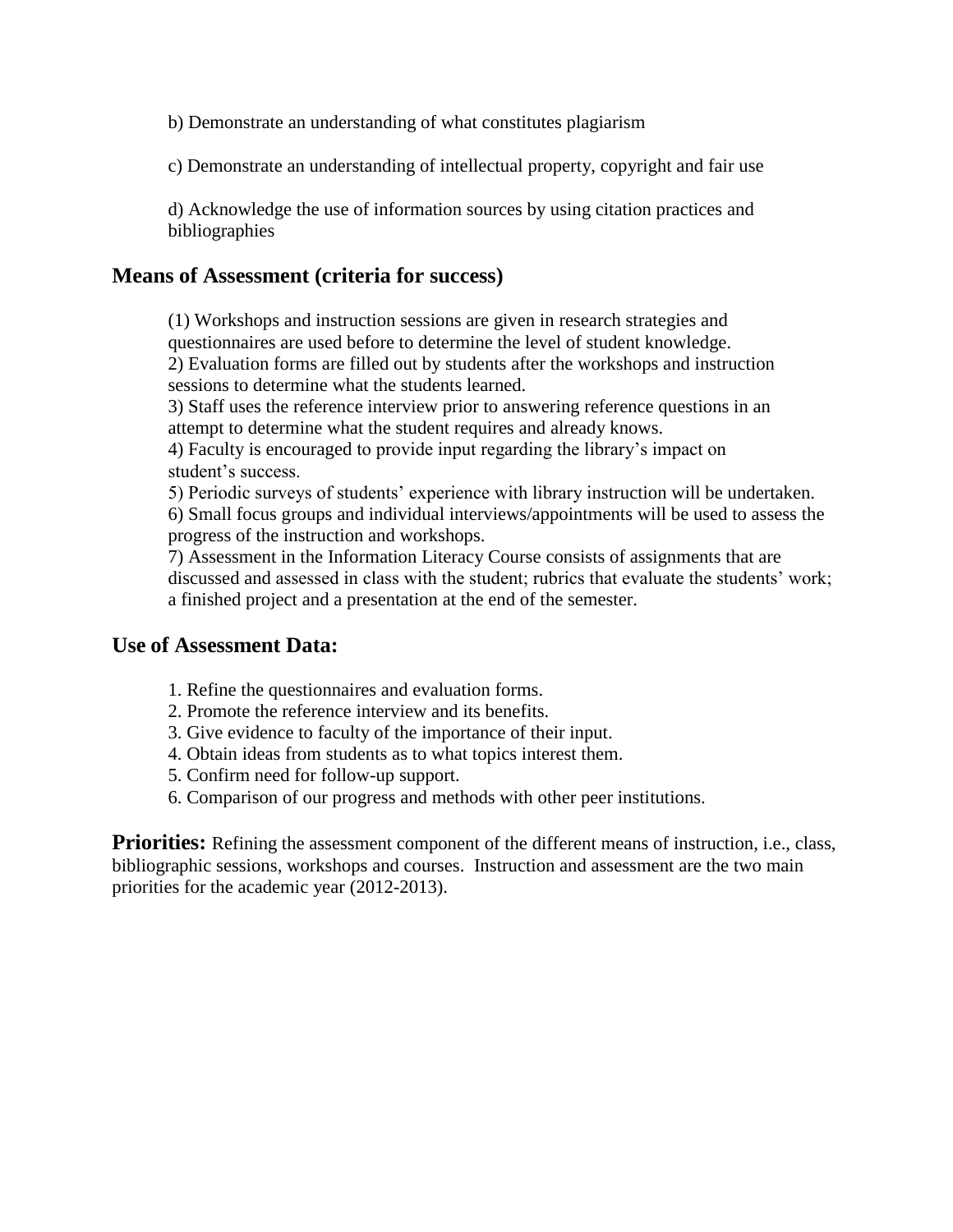# **Section B: Improved Services**

# **GOAL II: Patrons will experience improved services.**

**Objective 1:** Patrons will benefit from updated and maintained technology in the library.

#### **Outcomes:**

a) Library staff will ensure that the technology needs of the library are communicated to the IT department.

b) Patrons will benefit from more machines in additional spaces, particularly for instructional purposes.

c) Patrons will experience streamlined ways of searching after our library online catalog redesign.

d) A Voyager server upgrade of hardware and software will take place sometime in 2013 and will improve online catalog access along with facilitating access to digital data. \* Please see Appendix I for details pertaining to the Integrated Library System.

#### **Assessment:**

1) Observing patrons' usage of the technology can determine some level of satisfaction or dissatisfaction.

2) Encouraging inquiries and suggestions from patrons using the technology will provide useful data.

4) Statistical records will continue to be maintained for Archival usage.

5) With our new open source, Google Analytics, we can trace and get useful information regarding our library web pages.

**Priorities:** Reviewing the different needs in library technology.

#### **Objective 2: Patrons will benefit from student worker training and staff professional development.**

#### **Outcomes:**

a) Patrons will receive better service due to our student supervisor program.

b) Patrons will continue to benefit from the cross-training of the library staff.

c) Patrons will benefit from the professional development of the library staff.

d) Services will improve and patron satisfaction will go up.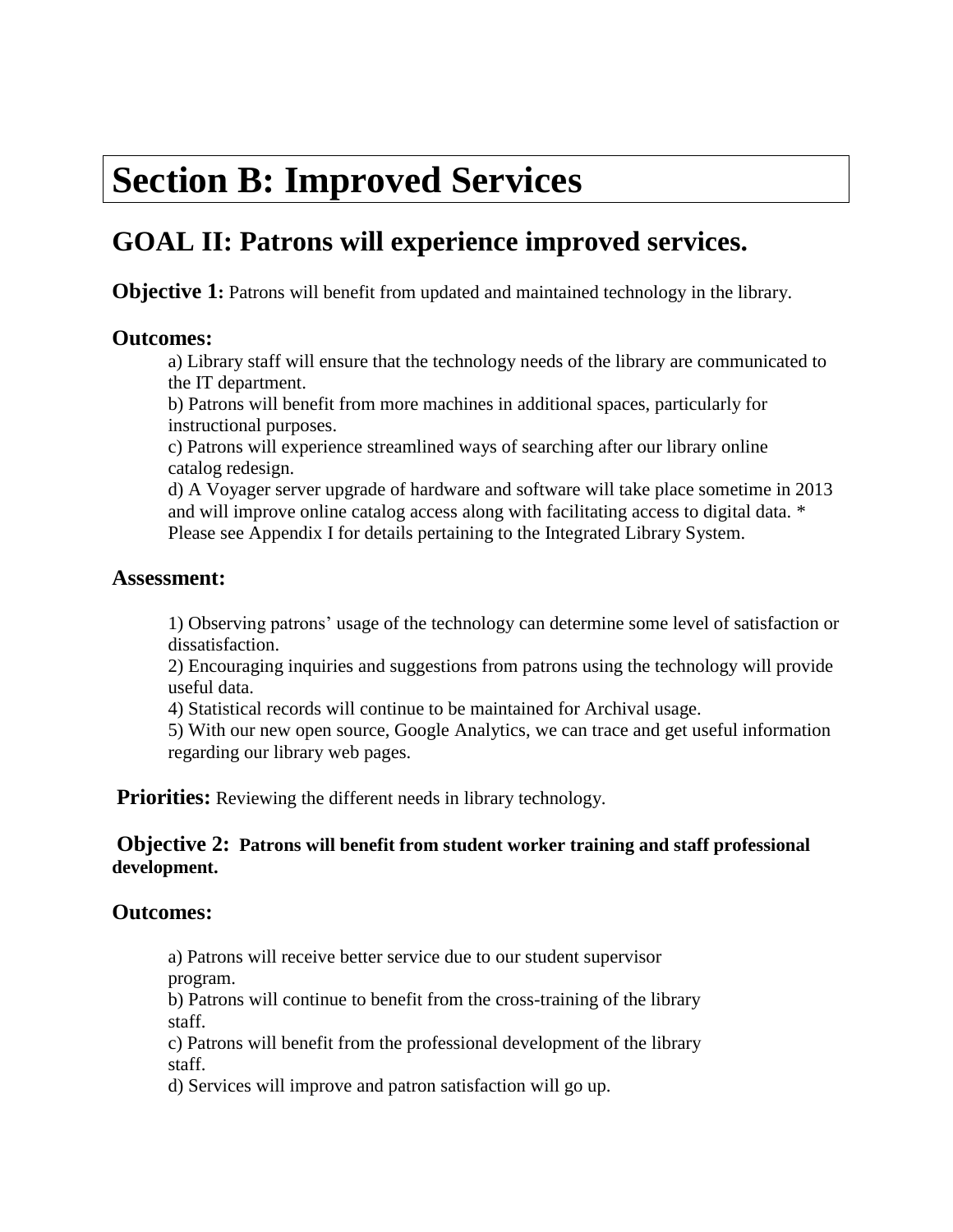e) Patron will benefit from the new ideas and implementation plans developed and examined by the library staff.

f) Information will be conveyed internally more effectively and efficiently. The resolution for reoccurring issues will be streamlined.

g) Library staff will alert faculty of new purchases and resources of use to them and their students.

#### **Assessment:**

- 1) Surveys and questionnaires will be used to measure satisfaction with services.
- 2) Evaluating students' performance after training.
- 3) Working closely with Career Services in evaluating student workers.
- 4) Student supervisor meetings to discuss student work and ways to improve.
- 5) Adherence to the new staff evaluation forms and the three goals concept

**Priorities:** Continue the training of student workers, and cross-training of and professional development for library staff.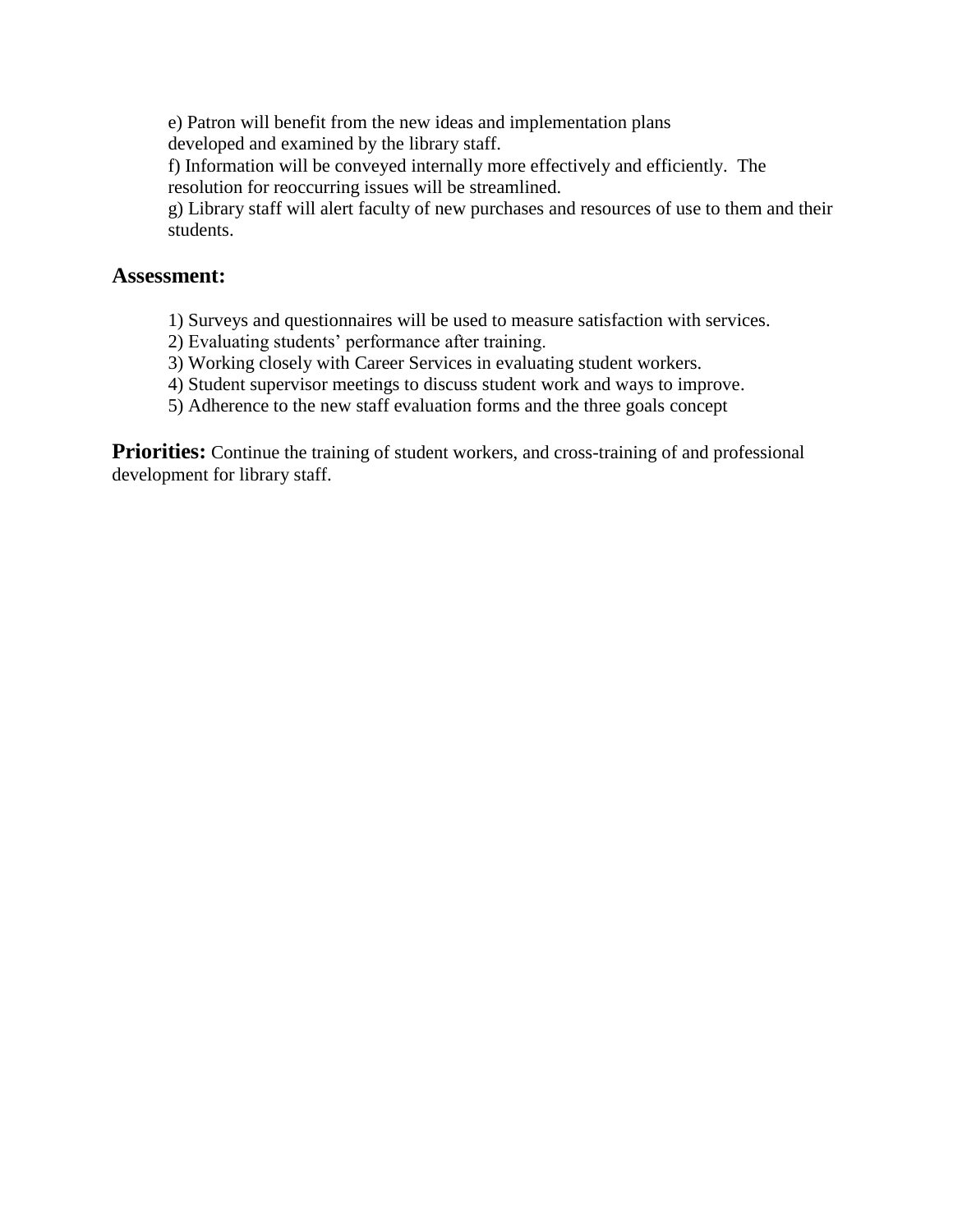# **Section C: Improved Resources**

# **GOAL III***:* **Patrons will find improved/relevant educational and information resources.**

**Objective 1:** Patrons will benefit from a maintained and relevant collection (electronic, audiovisual and print) that supports the current curriculum.

## **Outcomes:**

- a) Implementation of a rigorous evaluation and inventory of our current collection.
- b) Patrons will find an updated and diverse reference collection
- c) Increased emphasis on electronic reference materials and e-books.
- d) An increase in electronic subscriptions will provide better tracking of usage.
- e) Maintained stacks emphasizing relevant materials.

#### **Assessment:**

1) The new inventory process will provide statistics with which to evaluate our collection

2) The criteria for deselecting and selecting will be used to justify purchases from the budget (in any format) and increases to the budget.

3) Regular inventory will provide statistics to evaluate loss in our collection

4) Subscriptions to electronic journals will provide more accurate tracking of journal usage.

5) Data received from policy and procedures will be used to evaluate acquisitions decisions.

**Priorities:** Improve our collection by deselecting (based on certain criteria and input from the faculty) and a vigorous and well thought out program of selection grounded in our curriculum and the needs of faculty.

## **B. Use of Assessment Data:**

1. The criteria for deselecting and selecting will be used to justify and support purchases with attention to the budget restrictions.

2. The purchased hand held scanner for inventory will provide statistics to evaluate loss in our collection.

3. An increase in subscriptions to electronic journals will provide better tracking of journal usage.

4) The statistics acquired from our Google Analytics will also provide needed information regarding web pages and resource usage.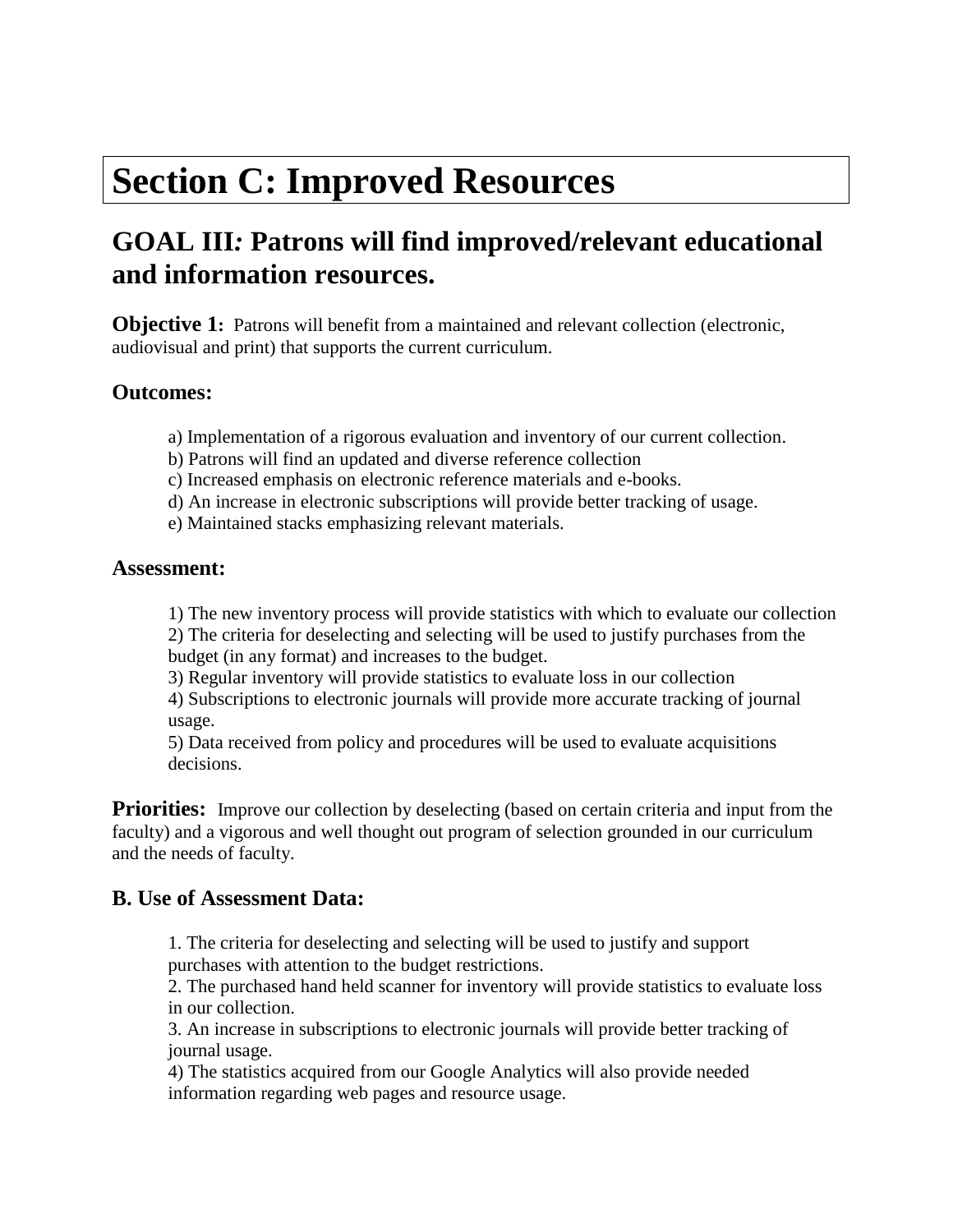# **Section D: Improvement of physical facility**

# **GOAL IV: Patrons will experience an improved physical facility which provides increased access to support services, comfortable study areas for collaborative and individual research and improved instruction spaces.**

**Objective 1:** Patrons will experience a friendly, more comfortable environment conducive to learning.

## **Outcomes:**

a) All community members will benefit from improved signage.

b) The ventilation system is due for a cleaning. Circulation vents throughout the library will not be clogged with particle pollution leading to less potential for mold growth.

c) For patrons and collections a climate controlled facility (for the library

in general, but particularly for the Archives and Rare Book Room, is necessary.

d) Improved lighting throughout the facility is needed.

e) Access to drinking water other than in the restrooms is desirable.

f) Work stations, hardware and software will be needed eventually for additional designated instruction and study spaces.

#### **Assessment:**

1) Questionnaires, surveys and focus groups will be used to evaluation the facility and will be used to determine priority.

2) Observation of usage by patrons will show "model" areas in the library.

3) Data logger information downloaded to software will help to track fluctuations temperature, relative humidity, and light over time and in different areas of the building.

**Priorities:** Find a way to have better signage and storage. Better lighting and more comfortable seating are needed.

NB: The assessment of the library facility can be fully done only insofar as it pertains to the services provided, the access to, preservation of, and maintenance of the collections, the safety of the patrons and the staff, and the notification of problems that need to be addressed by other departments, such as Chief Officer of Operations or Buildings and Grounds. The library does not have a facilities' budget to deal with facility maintenance.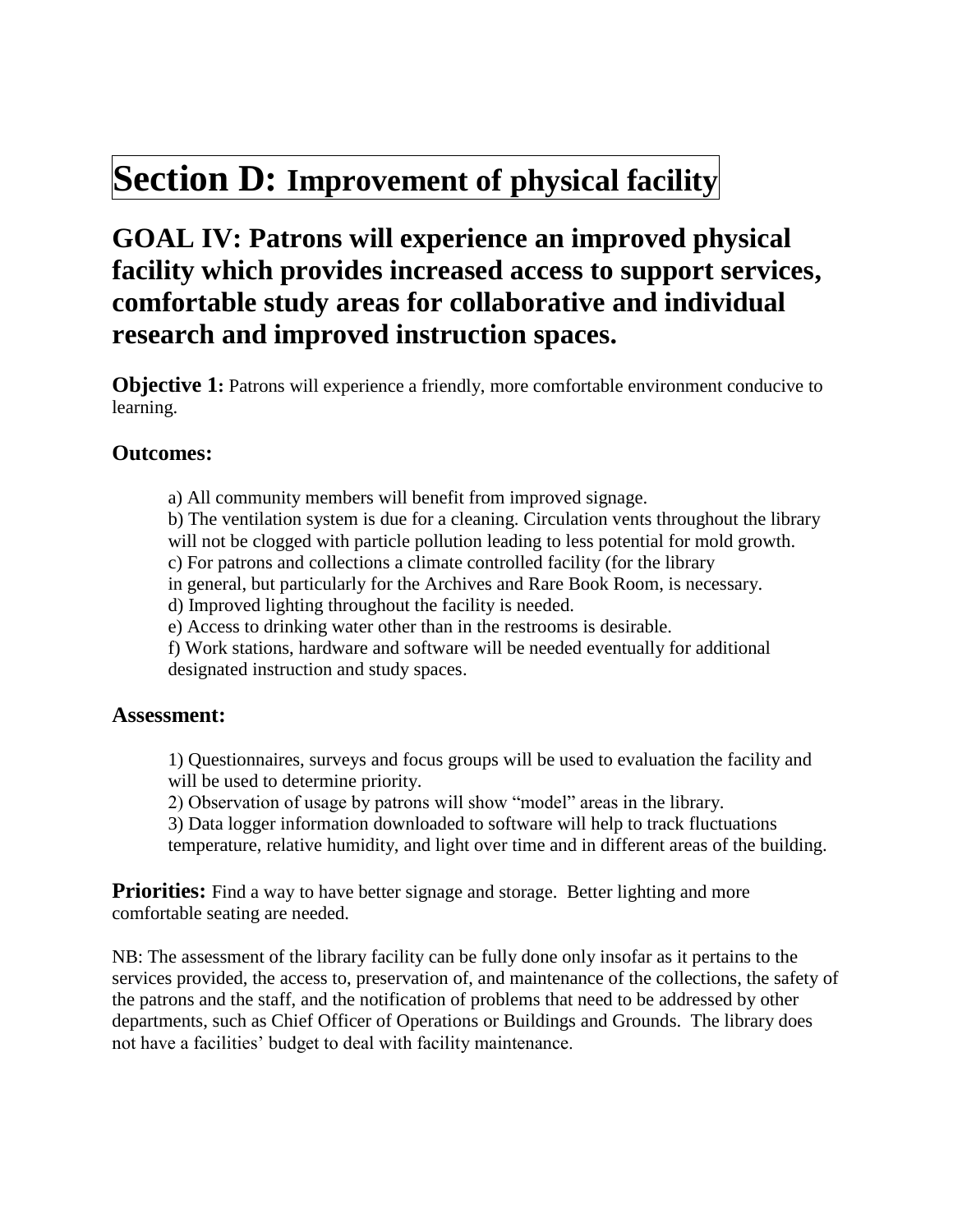# **Accomplishments:**

1. We have successfully implemented an information literacy course and are in our fifth semester of teaching research tools and skills.

2. We have begun our first phase of identifying underused space and have started physically clearing the space.

3. The library's intern program is very popular. It is being used in the Archives and in the library in general.

4. The library has implemented the Google Analytics, open source, which enables the staff to see how many times, from where, and what is being access on our library pages. This is good for statistical purposes, updating and evaluating our pages.

5. The student supervisor program has been successful and the supervisors have asked for more responsibility. We therefore are training them in the information literacy standards and encouraging them to do beginning reference work with their peer students. We feel that this will encourage students to look for assistance in research.

6. Faculty and students are benefiting from the e-reserves program and it continues to grow in usage.

7. Presence at the Research Desk continues along with accepting appointments, drop-ins, emails, or phone calls.

8. The AskUs 24/7 professional virtual reference service continues to be successful.

9. We are opening up space in the Archives by boxing some of the earlier theses and moving them to another location. We have also added more shelving to organize the workflow and improve working conditions.

10. We have created a new institutional oral history collection which will be housed in the Archives.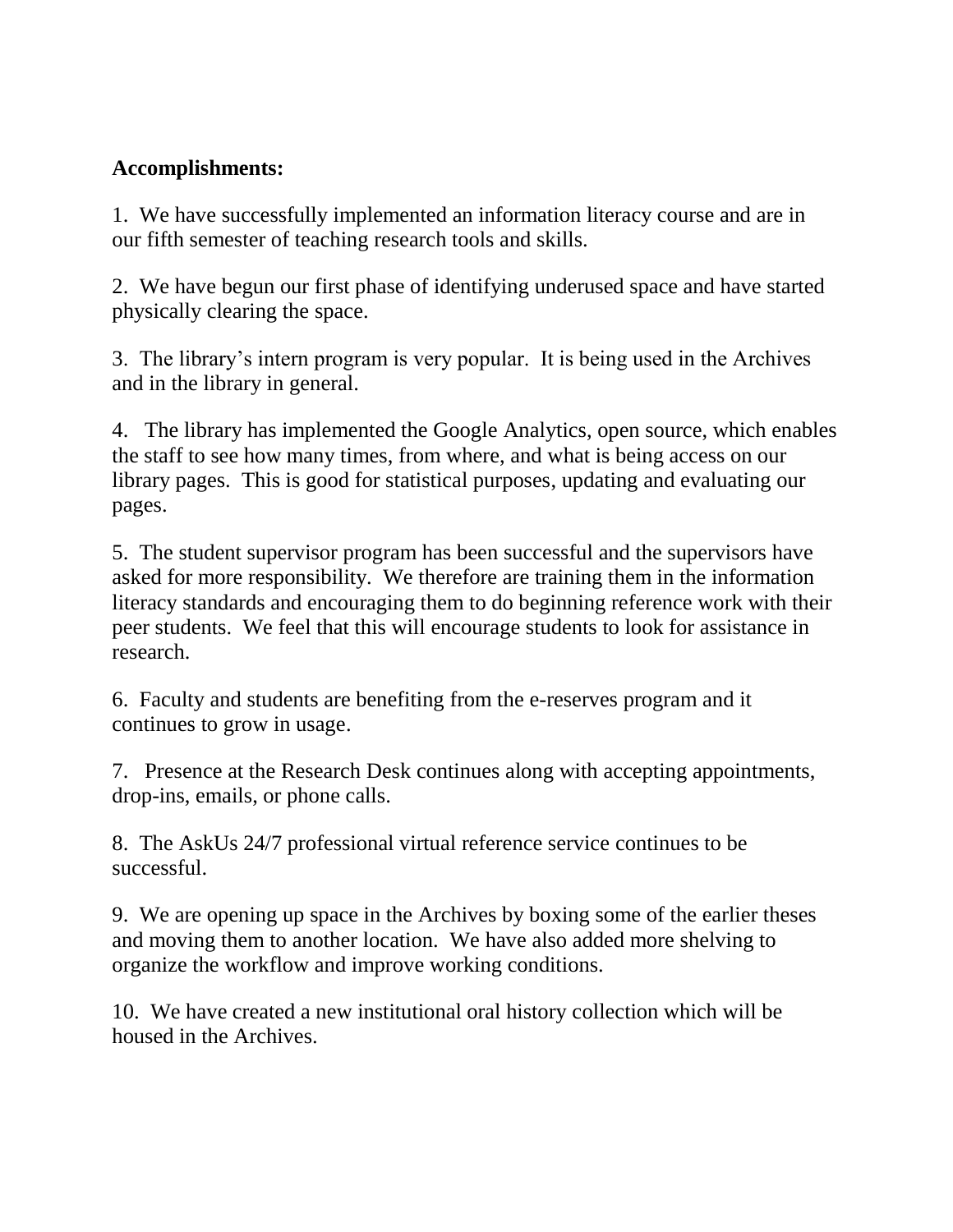11. The Learning Commons is being used for a class on Tuesday and Thursday mornings.

12. The number of exhibits in the library has increased. We are now averaging four per semester.

13. Students continue to benefit from the purchased required readings for courses and now we are encouraging faculty to put textbooks on reserve.

14. All electronic database information was compiled in one document thus improving access to administrative information (such as statistics).

15. The library staff is updating workshops that address different areas in which students may need assistance and the new online sign up method will make it easier for students.

16. Students can participate in a proposed library mentoring program for students interested in pursuing graduate study in library science.

17. All materials in the Archives are being evaluated for their relevancy based on our new Collection Development Policy for the Archives. They are being cataloged and the method of gathering statistics is being streamlined.

18. We have gone beyond the normal in cross-training. The staff has been doing a marvelous job in covering for the position that is vacant

## **Some Means of Assessing Outcomes**

The Louis Jefferson Long Library is a member of the American Library Association (ALA) and Academic College and Research Libraries (ACRL). These professional associations are recognized for their invaluable service to academic libraries. Long Library follows the ACRL standards for information literacy as these standards are applicable to the mission of Wells College and Long Library in regard to student learning outcomes. We also participate in The National Center for Education Statistics (NCES) Academic Libraries Survey. This is a survey which is a nation-wide library statistics program. Collections, expenditures, services, and staffing are some of the topics covered by the survey. We realize that acquiring resources and providing access to the resources may be sufficient but information literacy is necessary. We are not looking, therefore, to gather only output data but are looking at the Academic Libraries Survey, the ACRL standards and survey for their sections on information literacy and their guidelines for measuring student learning outcomes.